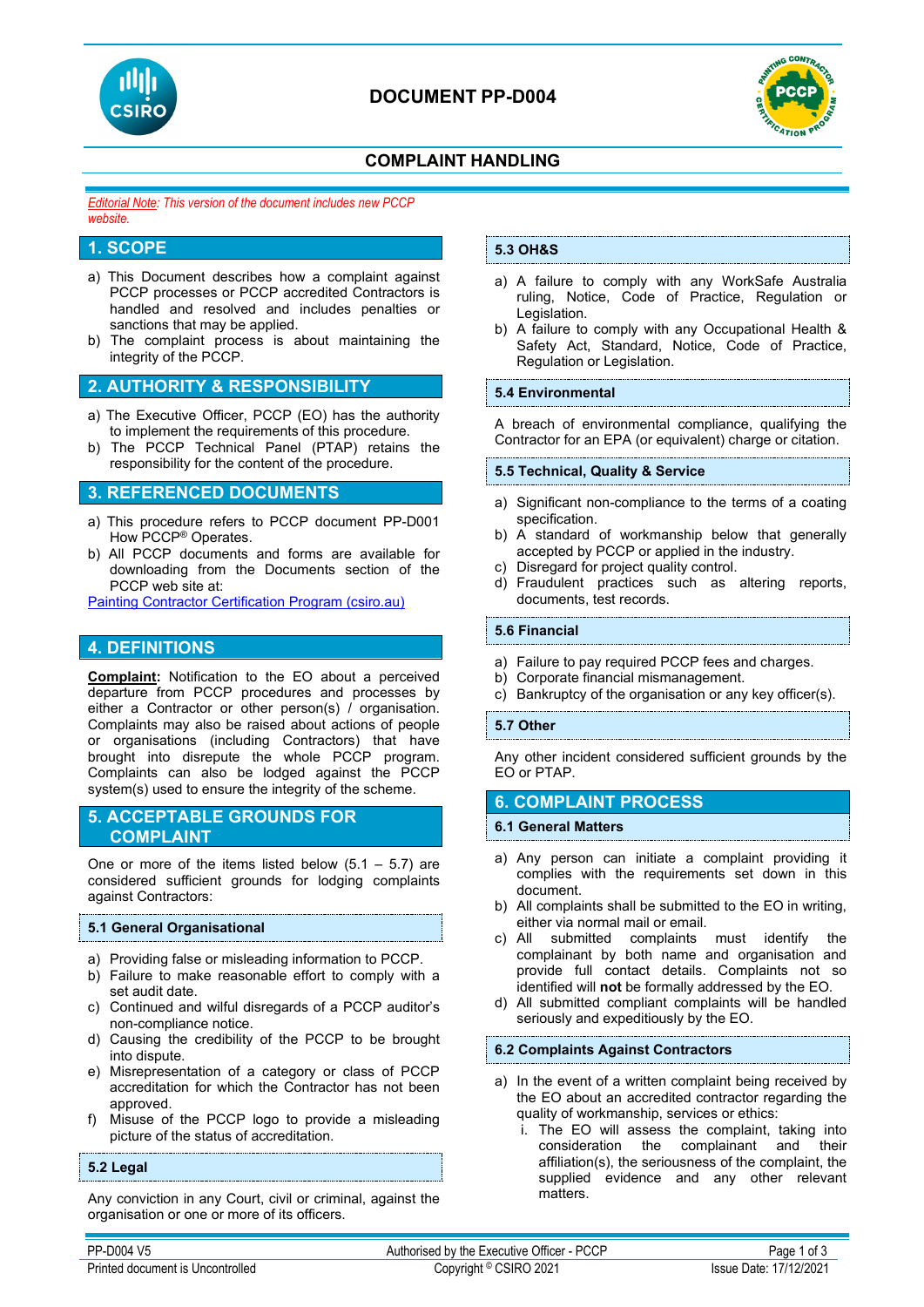



# **COMPLAINT HANDLING**

- ii. The EO will decide whether the complaint has merit, and if there is enough evidence to enable a conclusion to be drawn. This may be done in consultation with members of the PTAP.
- iii. If the EO decides the complaint will be proceeded with, then the consultation with either the complainant or members of the PTAP may be required.
- iv. The EO will formally communicate with the Contractor advising them of receipt of the complaint and the process about to be followed.
- v. The Contractor will be sent a copy of the complaint (but a copy that does not identify the Complainant) and asked to submit a response and any supporting evidence by a date not greater than two (2) weeks from the date of this contact.
- vi. The EO will assemble all relevant evidence from all relevant parties by a date not greater than three (3) weeks from initial receipt of the formal complaint.
- vii. The EO (in consultation with the PTAP Chairperson) will decide on the outcome of the complaint and any appropriate penalties.
- viii. The EO will communicate the decision and advise any penalties to the Contractor in writing within one (1) calendar month of receipt of the complaint.
- ix. The EO shall be responsible for maintaining full and complete records of the process.
- b) Where it is decided that the dispute needs to be considered by a Disputes Committee for reasons such as high political sensitivity, high contingent liability, possible illegal activity etc., then the EO shall establish such a Committee of no fewer than three (3) members drawn from the PTAP (not including the EO). The Disputes Committee will carry out all the EO tasks.

## **6.3 Complaints Against Operation of PCCP**

- a) Any complaint about the operation of the PCCP scheme shall be directed to, and accepted by, the EO.
- b) Where the EO judges the complaint to be justified, and where a simple corrective action is all that is required, the EO may initiate any required change(s).
- c) All such complaints shall be tabled at the next PTAP meeting for consideration.
- d) Where the EO does not agree with the complaint, it shall be tabled at the next PTAP meeting for adjudication.
- e) Any resulting recommendations or improvements made shall be implemented by the EO.
- f) The EO shall be responsible for maintaining full and complete records of the process.

# **7. RIGHT OF APPEAL**

- a) A Contractor who is the subject of a Complaint has the right of appeal at the time the EO or Disputes Committee advises the Contractor of the findings.
- b) All appeals shall be lodged, in writing, within fourteen (14) days of the date of the Notice of Finding.
- c) The Contractor has the right to request a face-to-face meeting either in person or via video link to consider the Appeal.
- d) Any costs associated with the Appeal shall be borne by the Contractor and settled prior to the Appeal Hearing.
- e) Also present at this Hearing shall be a person having the authority to agree to a resolution of the dispute.
- Neither party is entitled to legal representation at the Hearing.

# **8. PENALTIES**

Depending on the severity of the fault, the PCCP may elect to impose one or more disciplinary options:

#### **8.1 Suspension of Accreditation**

- a) A Contractor who is the subject of one or more justified Complaints by the EO (and/or a series of justified Complaints), shall have their PCCP Accreditation suspended, thereby withdrawn.
- b) The Suspension will remain in force for a period to be decided by the EO but not less than six (6) months or longer than eighteen (18) months.
- c) During the period of the Suspension, the Contractor shall **not** trade using PCCP accreditation.
- d) Refer to Document D001 clause 13 for further details.

## **8.2 Cancellation of Accreditation**

- a) A Contractor under a Suspension becoming the subject of an additional proven complaint within eighteen (18) months from the date of the Suspension shall have their Suspension upgraded to a Cancellation of Accreditation
- b) A Contractor who is the subject of a justified Complaint arising from a serious breach of workplace safety or OH&S legislation or civil or criminal conviction shall have their PCCP Accreditation cancelled.
- c) The Cancellation of Accreditation will remain in force for a period to be decided by the EO but not less than six (6) months or longer than twenty-four (24) months.
- d) During the period of the Cancellation of Accreditation, the Contractor shall **not** trade using PCCP accreditation.
- e) Refer to Document D001 clause 13 for further details.